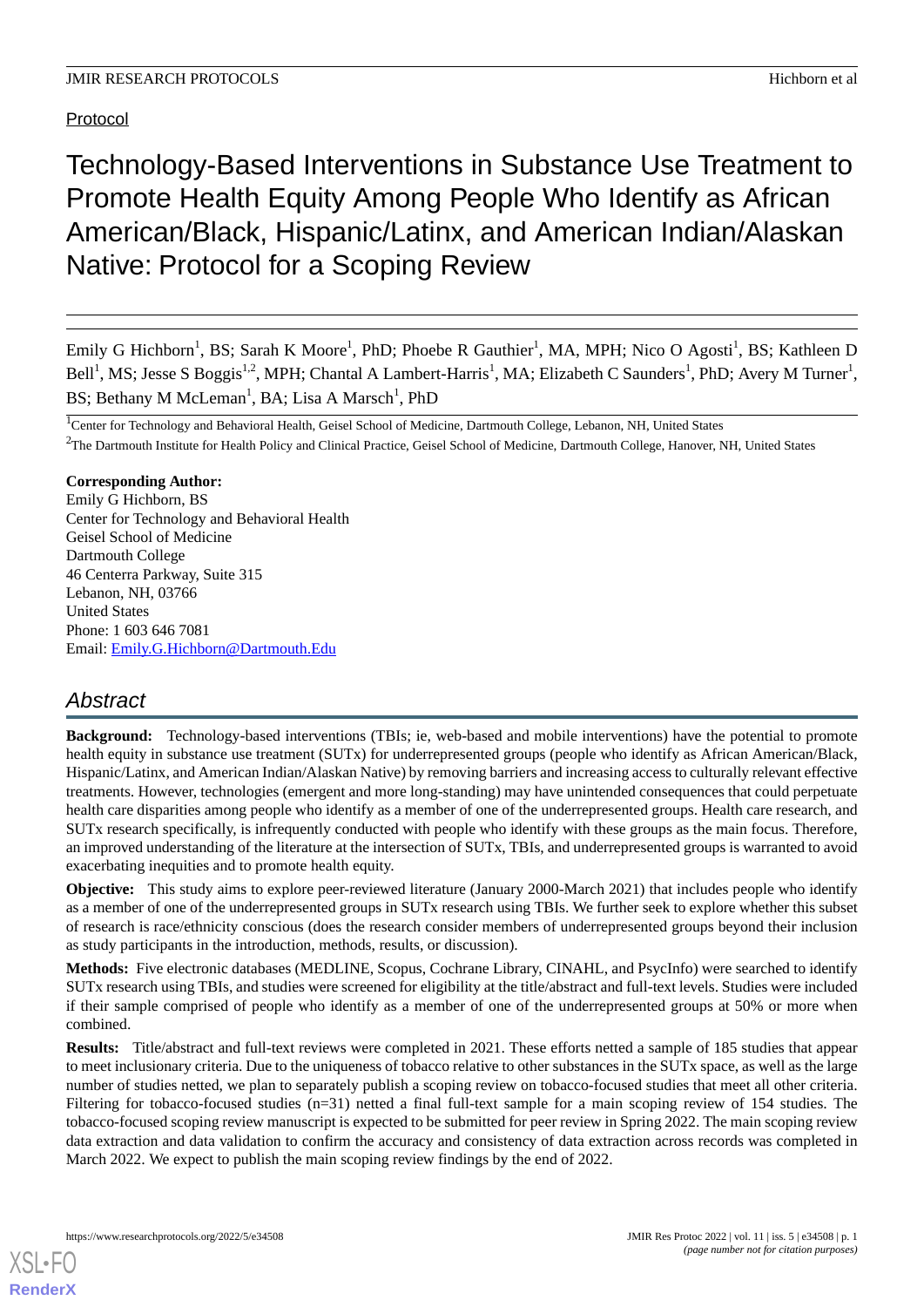**Conclusions:** Research is needed to increase our understanding of the range and nature of TBIs being used in SUTx research studies with members of underrepresented groups. The planned scoping review will highlight research at this intersection to promote health equity.

**International Registered Report Identifier (IRRID):** DERR1-10.2196/34508

(JMIR Res Protoc 2022;11(5):e34508) doi: [10.2196/34508](http://dx.doi.org/10.2196/34508)

#### **KEYWORDS**

health disparities; scoping review; social determinants of health; substance use; treatment; technology-based interventions; underrepresented

# *Introduction*

Pervasive inequalities known as health disparities arise when disease incidence, prevalence, morbidity, mortality, or survival is worse in a population subgroup than in the general population. Health and health care are strongly influenced by race and ethnicity, socioeconomic status (SES), and other characteristics, which can impact access to quality health care. Health disparities have produced negative social and economic consequences on a national scale in the United States [[1\]](#page-6-0). Historically, health treatment intervention research has infrequently been conducted with people who identify as a member of one of the underrepresented groups as a principal focus; this is equally true for the substance use and substance use disorder (SUD) treatment (SUTx) field [\[2](#page-6-1)]. A general lack of attention to issues of access, inclusion, retention, equity in outcomes, and culturally relevant research are sources of disparities in substance use (and related consequences) for members of underrepresented groups [[3\]](#page-6-2). Fortunately, there is a small but growing body of literature of best practices for researching diverse groups that may serve as a guide for those motivated to better understand how to reduce health disparities [[4\]](#page-6-3) and more equally distribute benefits across populations [\[5](#page-6-4)].

Technology-based interventions (TBIs) for SUTx show great promise for expanding reach, providing access to high-quality, personalized, evidence-based treatments (EBTs), while reducing barriers to treatment [\[6\]](#page-6-5) (eg, access, adoption/uptake, adherence, effectiveness [[1](#page-6-0)], or cultural appropriateness/relevance of TBIs [[7\]](#page-6-6)). The rapid proliferation of TBIs has revolutionized clinical and research practices, and these fields will continue to grow rapidly and have a substantial impact on population health [[2\]](#page-6-1). However, there are legitimate concerns that these promising technological advances can lead to unintended consequences such as perpetuating health and health care disparities for people who identify as African American/Black, Hispanic/Latinx, and American Indian/Alaskan Native [\[8\]](#page-6-7). Describing common goals of researchers in the health research community when trying to improve well-being, the thinking is that the worst thing that could happen is that our efforts have no effect. However, there is a real and more insidious possibility: that our technological interventions do work but that they work better for those who are already privileged, creating intervention-generated inequalities [\[1\]](#page-6-0).

People who identify as members of underrepresented groups comprise over one-third of the admissions to publicly funded SUTx programs [[9\]](#page-6-8); however, recent research suggests these individuals may be at particular risk for poor treatment

outcomes, due in part to socioeconomic factors [\[10](#page-6-9)] and racism [[11,](#page-6-10)[12\]](#page-6-11). Despite socioeconomic challenges, the digital gap among members of underrepresented groups and Caucasian individuals has narrowed over the past 15 years [[13\]](#page-6-12). Technology-based interventions for substance use and SUDs show substantial promise for providing access to high-quality EBT. Increased understanding of the use of TBIs in the field of SUTx with directed attention to how technology may reduce health disparities/promote health equity, or can be harnessed to do so, is warranted.

Given the indications for our literature synthesis—*to identify key characteristics or factors related to a concept* and *to examine how research is conducted on a certain topic*—a scoping review is deemed the most appropriate method [[14\]](#page-6-13). A preliminary search of MEDLINE, the Cochrane Database of Systematic Reviews, and *JBI Evidence Synthesis* was conducted, and no current or underway systematic reviews or scoping reviews on the topic were identified.

This scoping review aims to characterize the range and nature of TBIs being used in SUTx research studies with a majority of people who identify as African American/Black, Hispanic/Latinx, and American Indian/Alaskan Native. Most interventions lack the inclusion of vulnerable/underrepresented populations, which contributes to limited generalizability and the meaningful use of TBIs for improving community health, further perpetuating health disparities [[15\]](#page-6-14). Thus, by identifying and comparing published interventions that *include* such groups, we are taking the first step to interrupt the perpetuation of disparities by attending to access (recruitment/retention); equity in outcomes (evaluations of health changes related to use of the TBI; eg, tobacco cessation); evaluation of the technology itself, such as the usability and helpfulness; and the cultural relevance of the research (multicultural approach vs generalizability approach) [\[4](#page-6-3)].

Additionally, we aim to identify and examine the race/ethnicity consciousness of studies included in this review, meaning that if a study considers underrepresented groups, beyond their inclusion as study participants, in the introduction, methods, results, or discussion, it will be considered race/ethnicity conscious ([Textbox 1\)](#page-2-0). By taking this further step to explore the extent to which these studies that include members of underrepresented groups are explicit about race or ethnicity and the impacts of TBIs for particular people (because intervention outcomes from one group do not necessarily generalize to other groups [\[16](#page-6-15)]), we further highlight research efforts to promote health equity. We believe that by identifying the studies that

[XSL](http://www.w3.org/Style/XSL)•FO **[RenderX](http://www.renderx.com/)**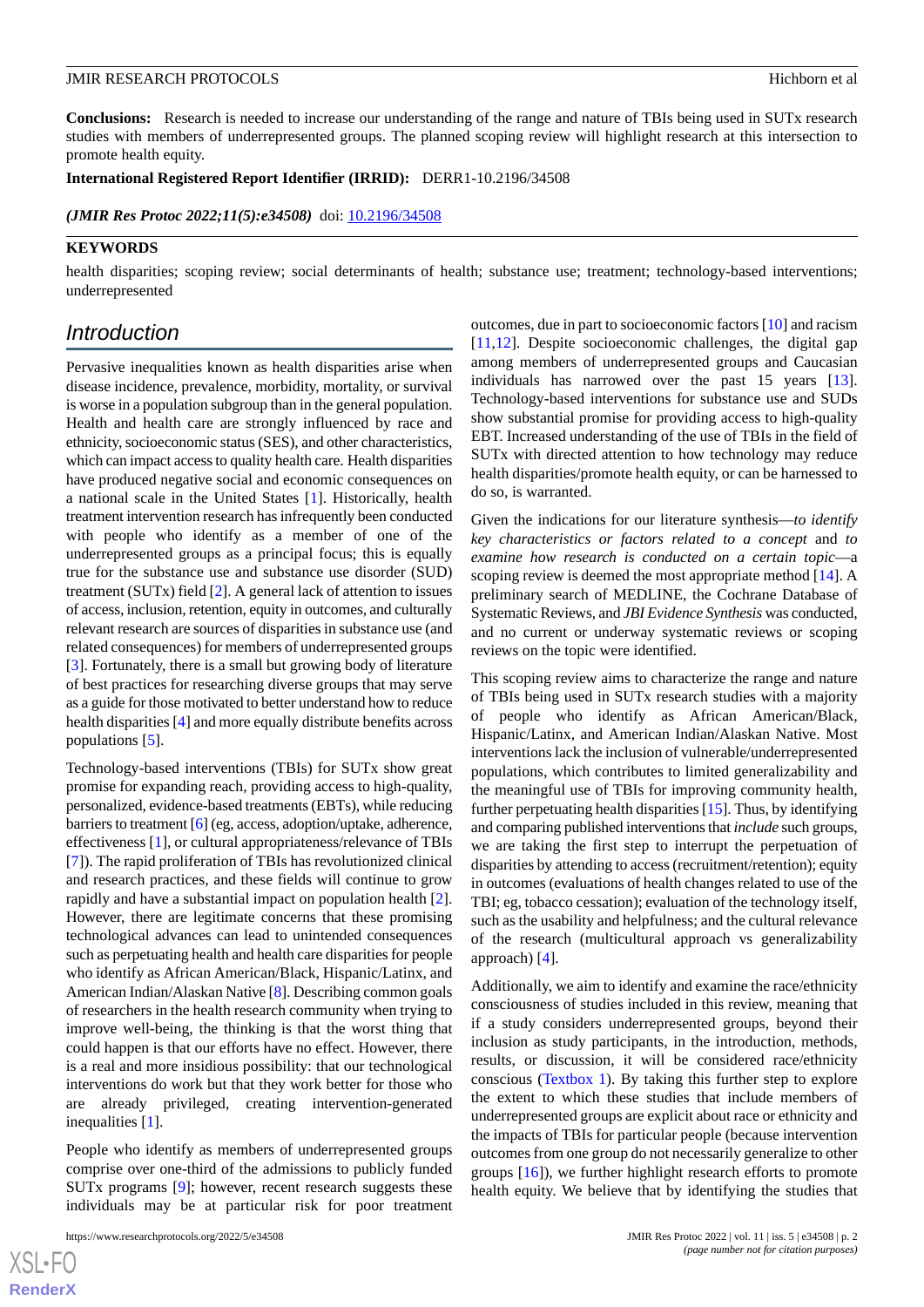are race/ethnicity conscious and examining the content of the portions of the manuscript (methods, analytic plan, discussion, or interpretation of results) that meet that criterion, we will be able to provide substantive insight into how people who identify as members of underrepresented groups are included in sociotechnical TBI development, recognizing the interrelatedness of the social and technical factors in particular environments creating optimal tools to enhance well-being [\[17\]](#page-6-16).

Finally, we plan to summarize findings from race conscious studies that underscore insights that may help other researchers design or adapt designs such that the effects for members of underrepresented groups promote health equity. Importantly, the identification of included studies that are not found to be race conscious may still yield substantial insights and substantive knowledge about how these communities are affected by the use of TBIs for SUTx.

#### <span id="page-2-0"></span>**Textbox 1.** Race/ethnicity conscious research practices in manuscripts.

If a study includes reference to race or ethnicity in one or more sections of their manuscript it will be considered race/ethnicity conscious. Examples of race/ethnicity conscious studies are those that:

#### **Introduction**

• Mention one or more racial or ethnic groups in the literature review or enlist a theory that is described as one that may help address health disparities among racial/ethnic/underrepresented groups. An example of this includes sociological trust theory—bridge between broad lens of culturally informed design and attention to trust or distrust.

#### **Methods**

• Plan for health equity focused analyses by powering studies for subgroup analyses or analyses of effect modifiers while following rigorous standards for heterogeneity of treatment effect analyses or use race or ethnicity as a covariate in analyses, or in some other way consider race in the plan for analyzing the data. Race conscious methods may also include references to recruitment or retention efforts aimed at racial or ethnic groups such as cultural tailoring of materials or consideration of matching staff race/ethnicity to that of the sample participants.

#### **Results**

• Present findings in a way that highlights differences/similarities for members of different racial and/or ethnic groups

#### **Discussion**

• Interprets findings for members of racial or ethnic groups by locating results in the context of other development or treatment literature

# *Methods*

### **Scoping Review**

This review will adhere to the PRISMA-P (Preferred Reporting Items for Systematic Reviews and Meta-Analysis Protocols) guidelines, including search strategy, selection criteria, data extraction, and analysis [\[18](#page-6-17)]. Additionally, the review will be conducted using the Arksey and O'Malley [\[19](#page-6-18)] methodological framework for scoping reviews that recommends the following six steps: (1) identifying the research question; (2) identifying relevant studies; (3) study selection; (4) charting the data; (5) collating, summarizing, and reporting results; and (6) consultation. The review will be reported according to PRISMA-ScR (PRISMA Extension for Scoping Reviews) guidelines [\[20](#page-7-0)]. This scoping review was initiated in January 2021 and is expected to be completed by the end of 2022.

### **Step 1: Identifying the Research Question**

The following research question was identified to guide the scoping review: Does the use of digital TBIs in SUTx research promote health equity among people who identify as African American/Black, Hispanic/Latinx, and American Indian/Alaskan Native?

To increase clarity and focus needed to inform subsequent phases of the research process, we operationally defined health equity as the inclusion of members of underrepresented groups (previously specified) in research of TBIs for substance use, as well as the extent to which the research is race/ethnicity

[XSL](http://www.w3.org/Style/XSL)•FO **[RenderX](http://www.renderx.com/)**

conscious. Thus, the following questions are intended to establish an effective search strategy [\[16](#page-6-15)]:

- Does research enlisting TBIs in SUTx include people who identify as African American/Black, Hispanic/Latinx, or American Indian/Alaskan Native?
- If the substance use research enlisting TBIs does include people who identify as African American/Black, Hispanic/Latinx, or American Indian/Alaskan Native, is it race/ethnicity conscious?

### *Population*

The focus of this review is on the following racial and ethnic groups: African American/Black, Hispanic/Latinx, and American Indian/Alaskan Native. The former two groups are included as they are the largest racial and ethnic groups underrepresented in SUTx in the United States [[21\]](#page-7-1). People who identify as African American/Black and Hispanic/Latinx have been found to be less likely to complete treatment compared to Caucasian individuals [\[22](#page-7-2),[23\]](#page-7-3) for a variety of reasons such as disproportionately lower SES [\[10](#page-6-9)], greater likelihood of incarceration [\[24](#page-7-4)], lower perceived treatment efficacy, and cultural factors [\[25](#page-7-5)]. The review also focuses on people who identify as American Indian/Alaskan Native, as members of this group of Americans have the highest rates of substance use problems compared with members of other groups, and access to care remains extremely limited [[26](#page-7-6)[,27](#page-7-7)].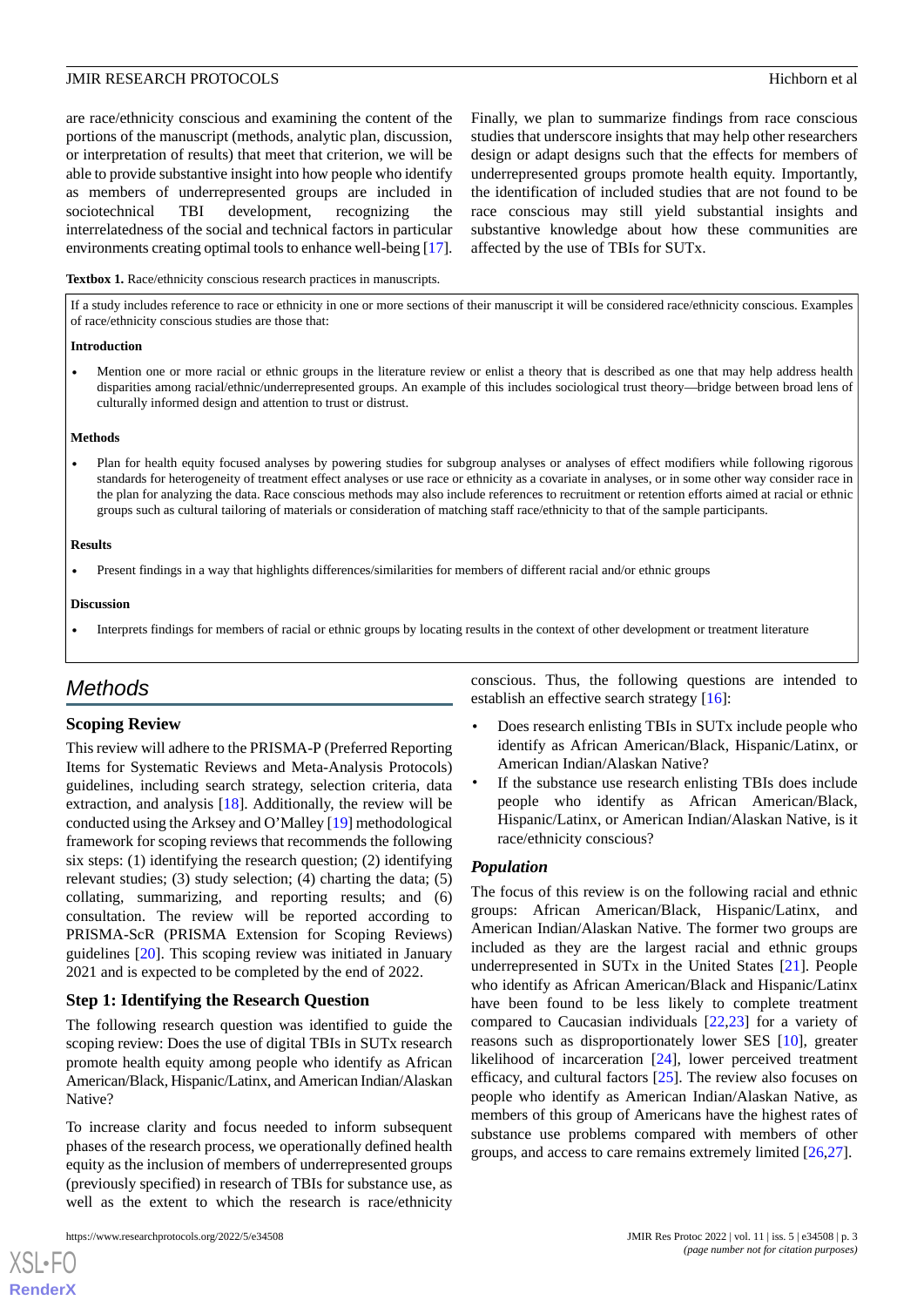#### *Concept*

Technology-based interventions are used as an umbrella term that encompasses interventions such as mobile-based interventions, computer-based interventions, and web-based interventions. The term TBIs was selected because it encompasses a broad array of platforms, including the computer, internet, social media, and mobile apps [[28\]](#page-7-8).

#### *Context*

Eligible papers describe the use of TBIs that facilitate the inclusion of members of underrepresented groups in SUTx or support delivery of SUTx to members of underrepresented groups. Examples of potential TBIs used to support SUTx are interactive voice response (IVR) and ecological momentary assessments. Substance use treatment defined for this review includes treatment for any type of SUD, including alcohol, tobacco, and other drugs; treatment for substance use that does not meet disorder criteria yet is still considered risky, problematic, or heavy use; treatment provided in any type of setting (inpatient or outpatient settings); treatment provided to both individuals and people in group settings; and treatments that are both evidence-based with rich supporting literature (ie, medication-assisted treatments including pharmacotherapies such as naltrexone, methadone, buprenorphine), behavioral or psychological therapies (brief interventions, cognitive behavioral therapy, contingency management, drug counseling, motivational interviewing), and integrated psychotherapy and pharmacotherapy, as well as newly designed treatments that are being presented in pilot/efficacy studies. Importantly, assessment, or the process of obtaining information about a participant's drug use and how it affects their life, is considered an integral part of treatment, and therefore, studies that focus on assessment or monitoring impacts of use with a focus on reduced use or cessation/abstinence are also included.

### **Step 2: Identifying Relevant Studies**

### *Information Sources and Search Strategy*

Before enlisting the help of Dartmouth College research librarians, study team members conducted preliminary independent literature searches in PubMed and Google Scholar using search terms associated with the three domains of interest: TBIs, SUTx, and sample inclusion of members of underrepresented groups. This step netted dozens of research studies that appeared to meet the inclusion criteria. Further, we reviewed the reference lists of these studies (examining titles and abstracts) for additional literature, identifying many additional studies that appeared to meet our inclusion criteria. Based on this preliminary literature search, we believed there would be ample evidence that met our search criteria and therefore elected to only include US-based peer-reviewed studies. Further underscoring the rationale for limiting our focus on US studies, underrepresented groups in the United States differ from underrepresented groups in other countries.

The search strategy aimed to locate published peer-reviewed studies based on the preliminary data analysis. An initial limited search of MEDLINE was undertaken to identify studies that met selected criteria. Search terms were organized by two of the domains of interest: TBIs and SUTx. However, the target

race and ethnicity demographics were not included in this search strategy. Rather, team members manually reviewed for this criterion at the title/abstract and full-text level because the wide variation in search terms used to identify sample makeup based on race and ethnicity may inadvertently eliminate eligible studies.

The text contained in the titles and abstracts of relevant studies, and the index terms used to describe the studies, was used to develop a full search strategy for MEDLINE, Scopus, Cochrane Library, CINAHL, and PsycInfo (see [Multimedia Appendix 1\)](#page-6-19). The search strategy, including all identified keywords and index terms, was adapted for each included database or information source.

This scoping review was conducted by nine researchers from a variety of disciplines at Dartmouth College. This larger group was split into three smaller clusters to complete blinded decisions on each study at the title/abstract and full-text review phases. Additionally, these groups conducted data extractions from each included study.

#### **Step 3: Study Selection**

#### *Types of Sources*

We considered peer-reviewed, qualitative, quantitative, and mixed methods studies. Study designs include but are not limited to randomized trials, randomized controlled trials (efficacy/effectiveness), feasibility/acceptability pilots, formative development, secondary analyses (eg, mechanisms or moderators), and assessments.

### *Eligibility Criteria*

Eligible studies are US-based, English language, peer-reviewed, published between January 2000 and March 2021, include participants 12 years and older (average age of onset of substance use), and 50% or more of the sample represents individuals who identify as African American/Black, Hispanic/Latinx, or American Indian/Alaskan Native when combined. While most people who identify as Hispanic/Latinx also identify as White/Caucasian, identification as Hispanic/Latinx is the prioritized category and takes precedence over race given that most studies do not report race stratified by ethnicity. When calculating the 50%, we do not include categories of *other* or *multi-race*, as they are too vague to help address the scoping review's aims. We chose this 50% threshold after reviewing the guidance of a research review on EBT for ethnic minority youth. To evaluate treatments for ethnic minority youth, Huey and Polo [[29\]](#page-7-9) suggested that an intervention could be considered well-established, probably efficacious, or possibly efficacious for ethnic minority youth if supporting studies met one or more of three conditions: (1) at least 75% of participants were ethnic minorities, (2) if either separate analyses with the subset of ethnic minority participants demonstrated superiority of treatment over control/comparison conditions, or (3) analyses showed ethnicity did not statistically moderate treatment outcomes. We decided to use 50% to be more inclusive and capture additional studies. Additionally, eligible studies include a TBI integrated into SUTx.

```
XS-FO
RenderX
```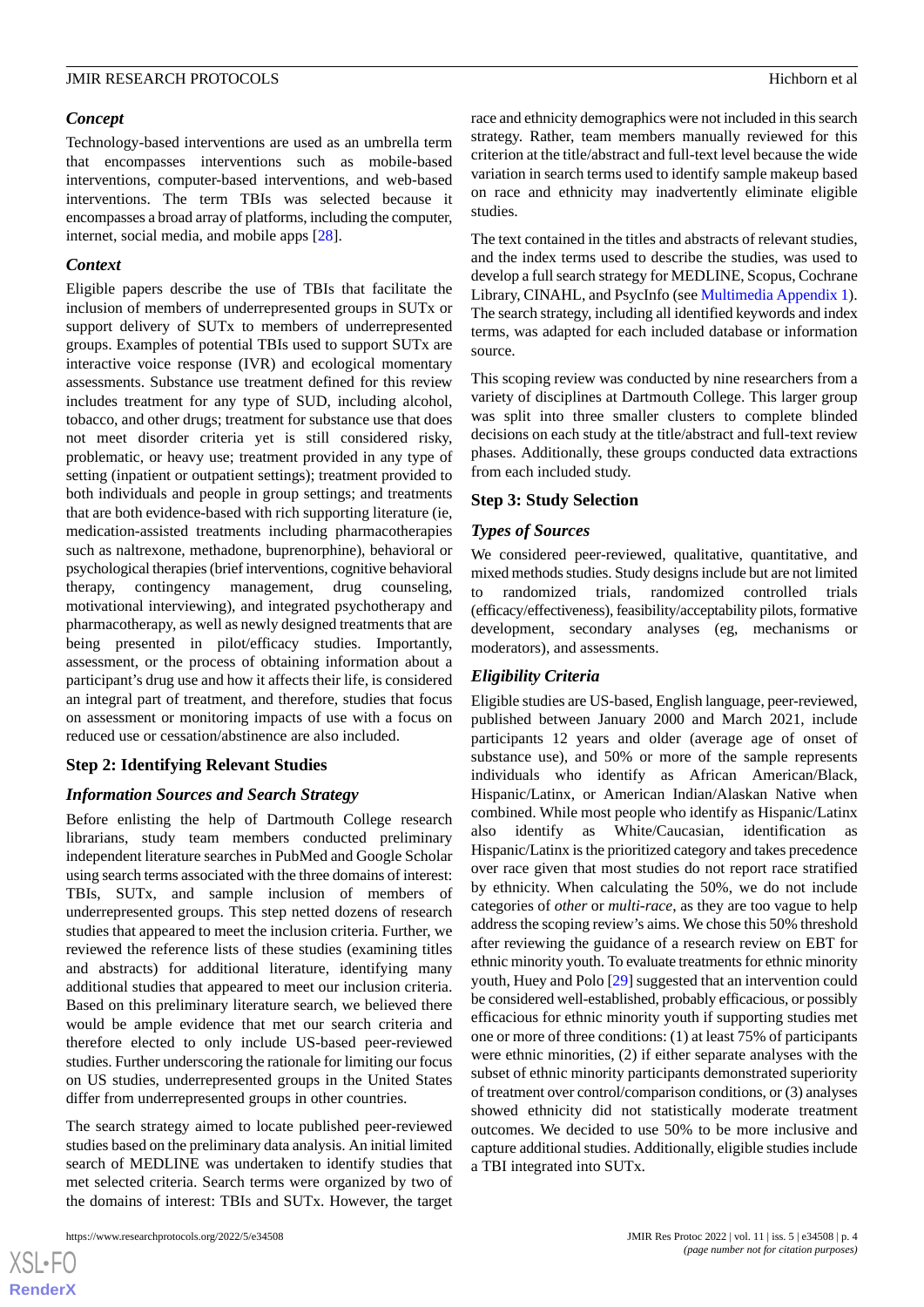## *Exclusion Criteria*

Studies were excluded if they are conducted outside of the United States or published outside of the study window (January 2000 to March 2021). Furthermore, we removed protocol papers, as well as papers that detail the work researchers plan to perform in the future. Other papers that are not included in the final list are reviews, commentaries, editorials and opinion pieces, student theses, book chapters, and guidelines. Additionally, we excluded studies solely focused on mental health, pharmacological, cost evaluations, telephone counseling (eg, tobacco quitlines), and primary prevention interventions.

## *Screening and Selection Procedure*

Following the search, all netted citations were uploaded by the research librarians into Endnote X9 (Clarivate Analytics), a citation management software program, to manage references and remove duplicates [\[30](#page-7-10)]. To facilitate study screening and selection, all citations obtained using the search strategy were imported into Rayyan*,* a web-based tool used to assist researchers in screening, selecting, and labeling studies for systematic reviews [[31\]](#page-7-11). Rayyan was used to blind individual reviewers on each of the three teams to individual team member's decisions regarding inclusion/exclusion of each study. This process was used at both the title/abstract and full-text review level. Once citations were mutually agreed upon by team members and therefore included, potentially eligible studies were retrieved in full and their citation details imported into Rayyan. The full text of selected citations was assessed in detail against the inclusion criteria by two or more independent reviewers on each of the three teams. Reasons for exclusion of sources at the full text stage will be recorded and reported in the scoping review. Examples of this include international studies, studies that did not meet sample criteria, and wrong publication type. Any disagreements that arose between the reviewers at each stage of the selection process were resolved through discussion or with additional reviewers.

## **Step 4: Charting the Data**

### *Data Extraction*

Data were extracted from included studies by our team of nine independent reviewers using a standardized data extraction tool built into Excel (Microsoft Corporation; see [Multimedia](#page-6-20) [Appendix 2](#page-6-20)) over approximately 6 months. We extracted basic study information including first author, year of publication, and study aims/purpose. In addition, we extracted population, design, sample (racial and ethnic profile), details related to the TBI, substances that are the focus of the TBI, main outcomes, and key findings that relate to the scoping review questions regarding race and ethnicity consciousness. Reviewers were divided into three teams to pilot the extraction form on three studies. The entire nine-person team met to discuss issues arising during the pilot experience, refine procedures, and revise the form. The extraction process was iteratively modified as necessary throughout the conduct of the scoping review and will be detailed in the scoping review outcomes paper. Any disagreements that arose between the reviewers were resolved through discussion or with additional reviewers. Throughout the data extraction process, methodical quality checks were

[XSL](http://www.w3.org/Style/XSL)•FO **[RenderX](http://www.renderx.com/)** conducted to ensure the consistency, accuracy, and thoroughness of the information extracted. In one instance, the authors of a research program that included several studies eligible for our review were contacted to request additional data.

## **Step 5: Collating, Summarizing, and Reporting the Results**

## *Data Analysis and Presentation*

Evidence presented in our review will directly respond to the review objectives and questions, and will be presented in tabular form. First, we will characterize the included studies by author, year of publication, aims, design, sample, population, and substance. Second, we will characterize the TBIs being used in SUTx research with members of underrepresented groups. Third, we will examine how SUTx research with people who identify as African American/Black, Hispanic/Latinx, and American Indian/Alaskan Native using TBIs is being conducted, highlighting studies that exemplify race/ethnicity conscious research practices throughout their published manuscripts that may promote health equity. We will also provide a narrative summary of the tabulated results and describe how the results relate to the review's questions and aims.

#### **Step 6: Consultation**

No patients were involved in the design of this scoping review. Experts with experience conducting scoping reviews as well as conducting research using TBIs with underrepresented groups may be consulted in the presentation of findings for this scoping review.

# *Results*

The title and abstract review was completed in 2021, netting 6897 articles. Following the exclusion of 5615 records not meeting study inclusion criteria, a full-text review was conducted on 1158 records over a 3-month period. Following the exclusion of 935 full-text records for four primary reasons—race/ethnic criteria not met (n=486), wrong publication type (eg, conference abstract; n=181), not a US-based study  $(n=161)$ , or not a TBI  $(n=89)$ —185 records remained. We plan to publish the full PRISMA diagram with the main scoping review. Notably, due to the uniqueness of tobacco relative to other substances in the SUTx space [\[32](#page-7-12)], as well as the large number of studies netted, our team made the decision to separately publish a scoping review on tobacco-focused studies that meet all other criteria. Filtering for tobacco-focused studies (n=31) netted a final full-text sample for a main scoping review of 154 studies. The tobacco-focused scoping review manuscript is expected to be submitted for peer review in spring 2022. The main scoping review data extraction is completed. By March 2022, data validation to confirm the accuracy and consistency of data extraction across records will be completed, and we expect to publish the main scoping review findings by the end of 2022.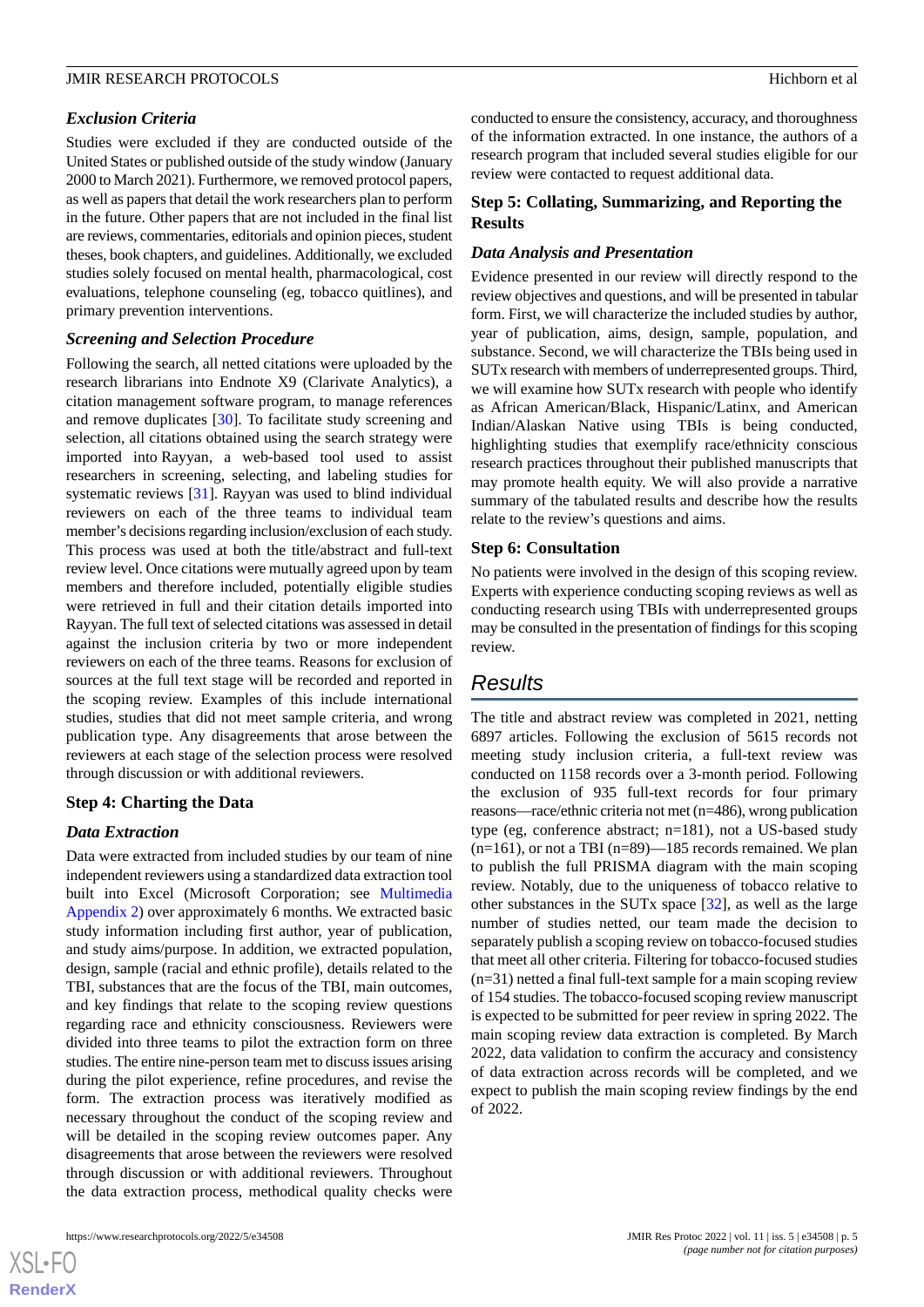# *Discussion*

### **Potential Impact and Future Directions**

The proposed scoping review will have the potential to provide a status update on TBIs for SUTx and their potential to promote health equity among people from historically underrepresented groups. By identifying the universe of US-based studies on TBIs for SUTx that include people who identify as African American/Black, Hispanic/Latinx, and American Indian/Alaskan Native in the past 20 years, this review will likely provide guidance on how researchers and developers may avoid worsening inequities through increasing the race/ethnicity consciousness of both research practices and technological innovations. By identifying research on TBI use in SUTx that include members of underrepresented groups, we anticipate the main findings to include insights into issues of participant access to research on TBIs (eg, the prevalence of one group's representation in the netted review's sample compared with that of others highlighting research gaps, recruitment and retention strategies, incentive structures, or platform access descriptions), the main types of TBIs being used with members of these groups (eg, IVR, SMS text messages, computer-delivered, smartphone, social media, or virtual reality), the cultural relevance or lack thereof (end-user engagement) of the TBIs under study, the relative efficacy of certain TBIs versus comparators, and an in-depth understanding of the extent of the race consciousness of the netted sample of studies included in the review. While there is no prior work on this specific niche of the literature, several other published scoping reviews at the intersection of TBIs and health inequities may be of interest to readers [\[33](#page-7-13),[34\]](#page-7-14).

As the landscape of SUTx evolves and as underrepresented groups grow (eg, migration) in the United States, this review may become more pertinent for TBI SUTx researchers in particular. The results of the search and the study inclusion process will be reported in full in the final scoping review, published in a peer-reviewed journal, and presented in a PRISMA-ScR flow diagram [[35\]](#page-7-15). This protocol is designed to highlight our methods, facilitate replication, alert researchers to the fact that the review is being conducted [[14,](#page-6-13)[35](#page-7-15)], and forecast anticipated findings.

## **Limitations**

By limiting inclusion in the scoping review to studies with 50% of the sample comprised of the three race/ethnicity categories, we recognize that we may unnecessarily limit the sample of studies for inclusion in the scoping review. However, we chose this threshold after reviewing the guidance of an article that summarized research on EBT for ethnic minority youth that suggested that an intervention could be considered possibly efficacious for ethnic minority youth if at least 75% of participants were ethnic minorities [[29\]](#page-7-9). In choosing the less conservative number of 50%, we planned to be more inclusive. Relatedly, by limiting our inclusion criteria to studies with 50% of the sample comprised of the three race/ethnicity categories, we exclude studies that may have findings for mixed race or ethnicities. It has also come to our attention that it might have been useful to consider studies where the initial recruitment included a substantial proportion of participants who identified as one of the underrepresented groups but not necessarily in the final sample. Inclusion of such studies might have helped to identify shortcomings in study design that inadvertently exclude these individuals that would have contributed to the scoping review's goal to inform equity impacts of TBIs. We also recognize that limiting our scoping review to the English language and only US studies is common in systematic reviews and could result in biased interpretation of findings [[36\]](#page-7-16). However, the research team lacks fluency in additional languages, limiting our ability to conduct a review beyond an English-only data set. A suggestion for future research will include a recommendation to broaden the language criteria beyond English, particularly to include Spanish and Native language studies given the focus of this review on the impact of TBIs for SUTx for individuals who identify as African American/Black, Hispanic/Latinx, and Native American/Alaskan Native. Additionally, while we will use several databases, there is the possibility that we have overlooked some relevant research that meets our search criteria.

### **Acknowledgments**

We would like to acknowledge Heather Blunt and Paige Scudder, Research and Education Librarians at the Biomedical Libraries of Dartmouth College, for their expertise and support. Ms Blunt and Ms Scudder helped the research team through an initial review of the literature and to hone the research questions guiding the scoping review. Ms Blunt and Ms Scudder also developed the search strategy for all databases and conducted the searches that provided the data set for the scoping review. We would also like to acknowledge Dr LaTrice Montgomery, Dr Kathy Burlew, Dr Sara Matsuzaka, and Dr Aimee Campbell for their feedback on initial drafts of the research questions, as well as for insights into how to frame the review. Their expertise and knowledge of the substance use disorder treatment research with underrepresented groups literature have been an invaluable support to our team.

This scoping review was funded by National Institute on Drug Abuse (NIDA): P30DA029926 (principal investigator: LAM) and UG1DA040309 (principal investigator: LAM).

## **Conflicts of Interest**

 $XS$  $\cdot$ FC **[RenderX](http://www.renderx.com/)**

LAM is affiliated with Square2 Systems and Pear Therapeutics. These relationships are extensively managed by her academic institution, Dartmouth College. The other authors report no financial relationships with commercial interests.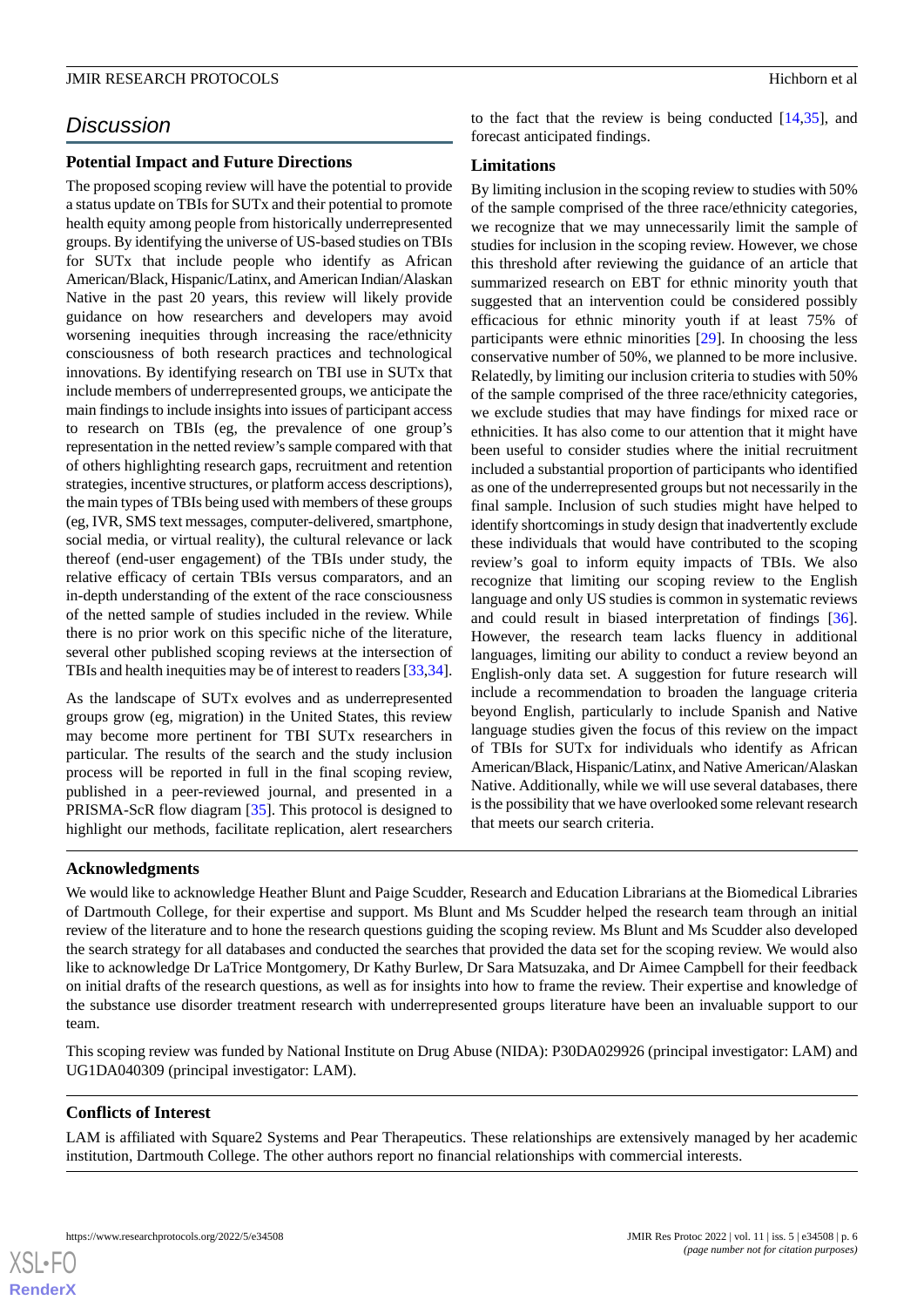# <span id="page-6-19"></span>**Multimedia Appendix 1**

Medline (Ovid). Database(s): Ovid MEDLINE and Epub Ahead of Print, In-Process, In-Data-Review, and Other Non-Indexed Citations and Daily 1946 to March 29, 2021.

<span id="page-6-20"></span>[[DOCX File , 14 KB](https://jmir.org/api/download?alt_name=resprot_v11i5e34508_app1.docx&filename=4fc473cdd931937da30d01b230c622f6.docx)-[Multimedia Appendix 1\]](https://jmir.org/api/download?alt_name=resprot_v11i5e34508_app1.docx&filename=4fc473cdd931937da30d01b230c622f6.docx)

# **Multimedia Appendix 2**

Data extraction items. [[DOCX File , 15 KB](https://jmir.org/api/download?alt_name=resprot_v11i5e34508_app2.docx&filename=8241c3eafe9d7bb2da44ecf63df1273f.docx)-[Multimedia Appendix 2\]](https://jmir.org/api/download?alt_name=resprot_v11i5e34508_app2.docx&filename=8241c3eafe9d7bb2da44ecf63df1273f.docx)

## <span id="page-6-0"></span>**References**

- <span id="page-6-1"></span>1. Veinot TC, Mitchell H, Ancker JS. Good intentions are not enough: how informatics interventions can worsen inequality. J Am Med Inform Assoc 2018 Aug 01;25(8):1080-1088 [\[FREE Full text](http://europepmc.org/abstract/MED/29788380)] [doi: [10.1093/jamia/ocy052\]](http://dx.doi.org/10.1093/jamia/ocy052) [Medline: [29788380](http://www.ncbi.nlm.nih.gov/entrez/query.fcgi?cmd=Retrieve&db=PubMed&list_uids=29788380&dopt=Abstract)]
- <span id="page-6-2"></span>2. Bloom AW. Advances in substance abuse prevention and treatment interventions among racial, ethnic, and sexual minority populations. Alcohol Res 2016;38(1):47-54 [[FREE Full text](http://europepmc.org/abstract/MED/27159811)] [Medline: [27159811\]](http://www.ncbi.nlm.nih.gov/entrez/query.fcgi?cmd=Retrieve&db=PubMed&list_uids=27159811&dopt=Abstract)
- <span id="page-6-3"></span>3. Alvidrez J, Stinson N. Sideways progress in intervention research is not sufficient to eliminate health disparities. Am J Public Health 2019 Jan;109(S1):S102-S104. [doi: [10.2105/AJPH.2019.304953](http://dx.doi.org/10.2105/AJPH.2019.304953)] [Medline: [30699028](http://www.ncbi.nlm.nih.gov/entrez/query.fcgi?cmd=Retrieve&db=PubMed&list_uids=30699028&dopt=Abstract)]
- <span id="page-6-4"></span>4. Burlew AK, Peteet BJ, McCuistian C, Miller-Roenigk BD. Best practices for researching diverse groups. Am J Orthopsychiatry 2019;89(3):354-368. [doi: [10.1037/ort0000350](http://dx.doi.org/10.1037/ort0000350)] [Medline: [31070421](http://www.ncbi.nlm.nih.gov/entrez/query.fcgi?cmd=Retrieve&db=PubMed&list_uids=31070421&dopt=Abstract)]
- <span id="page-6-5"></span>5. Watson B, Robinson DHZ, Harker L, Arriola KRJ. The inclusion of African-American study participants in web-based research studies: viewpoint. J Med Internet Res 2016 Jun 22;18(6):e168 [\[FREE Full text\]](https://www.jmir.org/2016/6/e168/) [doi: [10.2196/jmir.5486\]](http://dx.doi.org/10.2196/jmir.5486) [Medline: [27334683](http://www.ncbi.nlm.nih.gov/entrez/query.fcgi?cmd=Retrieve&db=PubMed&list_uids=27334683&dopt=Abstract)]
- <span id="page-6-6"></span>6. Marsch LA, Guarino H, Acosta M, Aponte-Melendez Y, Cleland C, Grabinski M, et al. Web-based behavioral treatment for substance use disorders as a partial replacement of standard methadone maintenance treatment. J Subst Abuse Treat 2014 Jan;46(1):43-51 [[FREE Full text](http://europepmc.org/abstract/MED/24060350)] [doi: [10.1016/j.jsat.2013.08.012](http://dx.doi.org/10.1016/j.jsat.2013.08.012)] [Medline: [24060350](http://www.ncbi.nlm.nih.gov/entrez/query.fcgi?cmd=Retrieve&db=PubMed&list_uids=24060350&dopt=Abstract)]
- <span id="page-6-8"></span><span id="page-6-7"></span>7. Burlew AK, Copeland VC, Ahuama-Jonas C, Calsyn DA. Does cultural adaptation have a role in substance abuse treatment? Soc Work Public Health 2013;28(3-4):440-460 [[FREE Full text\]](http://europepmc.org/abstract/MED/23731430) [doi: [10.1080/19371918.2013.774811\]](http://dx.doi.org/10.1080/19371918.2013.774811) [Medline: [23731430\]](http://www.ncbi.nlm.nih.gov/entrez/query.fcgi?cmd=Retrieve&db=PubMed&list_uids=23731430&dopt=Abstract)
- <span id="page-6-9"></span>8. Hansen H. Substance – induced psychosis: clinical – racial subjectivities and capital in diagnostic apartheid. Ethos 2019 Mar 28;47(1):73-88. [doi: [10.1111/etho.12223\]](http://dx.doi.org/10.1111/etho.12223)
- <span id="page-6-10"></span>9. Treatment Episode Data Set (TEDS). Substance Abuse and Mental Health Services Administration. 2021. URL: [https:/](https://www.samhsa.gov/data/data-we-collect/teds-treatment-episode-data-set) [/www.samhsa.gov/data/data-we-collect/teds-treatment-episode-data-set](https://www.samhsa.gov/data/data-we-collect/teds-treatment-episode-data-set) [accessed 2022-04-28]
- <span id="page-6-11"></span>10. Saloner B, Lê Cook B. Blacks and Hispanics are less likely than whites to complete addiction treatment, largely due to socioeconomic factors. Health Aff (Millwood) 2013 Jan;32(1):135-145 [[FREE Full text\]](http://europepmc.org/abstract/MED/23297281) [doi: [10.1377/hlthaff.2011.0983](http://dx.doi.org/10.1377/hlthaff.2011.0983)] [Medline: [23297281](http://www.ncbi.nlm.nih.gov/entrez/query.fcgi?cmd=Retrieve&db=PubMed&list_uids=23297281&dopt=Abstract)]
- <span id="page-6-12"></span>11. Entress RM. The intersection of race and opioid use disorder treatment: a quantitative analysis. J Subst Abuse Treat 2021 Dec;131:108589. [doi: [10.1016/j.jsat.2021.108589](http://dx.doi.org/10.1016/j.jsat.2021.108589)] [Medline: [34426022\]](http://www.ncbi.nlm.nih.gov/entrez/query.fcgi?cmd=Retrieve&db=PubMed&list_uids=34426022&dopt=Abstract)
- <span id="page-6-13"></span>12. Hedden BJ, Comartin E, Hambrick N, Kubiak S. Racial disparities in access to and utilization of jail- and community-based mental health treatment in 8 US midwestern jails in 2017. Am J Public Health 2021 Feb;111(2):277-285. [doi: [10.2105/AJPH.2020.305992\]](http://dx.doi.org/10.2105/AJPH.2020.305992) [Medline: [33351663](http://www.ncbi.nlm.nih.gov/entrez/query.fcgi?cmd=Retrieve&db=PubMed&list_uids=33351663&dopt=Abstract)]
- <span id="page-6-14"></span>13. Perrin A, Duggan M. Americans' internet access: 2000-2015. Pew Research Center. 2015 Jun 26. URL: [http://www.](http://www.pewinternet.org/2015/06/26/americans-internet-access-2000-2015/) [pewinternet.org/2015/06/26/americans-internet-access-2000-2015/](http://www.pewinternet.org/2015/06/26/americans-internet-access-2000-2015/) [accessed 2022-04-28]
- <span id="page-6-15"></span>14. Munn Z, Aromataris E, Tufanaru C, Stern C, Porritt K, Farrow J, et al. The development of software to support multiple systematic review types: the Joanna Briggs Institute System for the Unified Management, Assessment and Review of Information (JBI SUMARI). Int J Evid Based Healthc 2019 Mar;17(1):36-43. [doi: [10.1097/XEB.0000000000000152\]](http://dx.doi.org/10.1097/XEB.0000000000000152) [Medline: [30239357](http://www.ncbi.nlm.nih.gov/entrez/query.fcgi?cmd=Retrieve&db=PubMed&list_uids=30239357&dopt=Abstract)]
- <span id="page-6-16"></span>15. Hamideh D, Nebeker C. The digital health landscape in addiction and substance use research: will digital health exacerbate or mitigate health inequities in vulnerable populations? Curr Addict Rep 2020 Sep 01;7(3):317-332. [doi: [10.1007/s40429-020-00325-9\]](http://dx.doi.org/10.1007/s40429-020-00325-9)
- <span id="page-6-17"></span>16. Burlew AK, McCuistian C, Lanaway D, Hatch-Maillette M, Shambley-Ebron D. One size does not fit all: a NIDA CTN inspired model for community engaged cultural adaptation. J Subst Abuse Treat 2020 Mar;112S:28-33 [\[FREE Full text\]](https://linkinghub.elsevier.com/retrieve/pii/S0740-5472(19)30589-6) [doi: [10.1016/j.jsat.2020.02.006\]](http://dx.doi.org/10.1016/j.jsat.2020.02.006) [Medline: [32220407\]](http://www.ncbi.nlm.nih.gov/entrez/query.fcgi?cmd=Retrieve&db=PubMed&list_uids=32220407&dopt=Abstract)
- <span id="page-6-18"></span>17. Brewer LC, Fortuna KL, Jones C, Walker R, Hayes SN, Patten CA, et al. Back to the future: achieving health equity through health informatics and digital health. JMIR Mhealth Uhealth 2020 Jan 14;8(1):e14512 [[FREE Full text](https://mhealth.jmir.org/2020/1/e14512/)] [doi: [10.2196/14512\]](http://dx.doi.org/10.2196/14512) [Medline: [31934874](http://www.ncbi.nlm.nih.gov/entrez/query.fcgi?cmd=Retrieve&db=PubMed&list_uids=31934874&dopt=Abstract)]
- 18. Moher D, Shamseer L, Clarke M, Ghersi D, Liberati A, Petticrew M, PRISMA-P Group. Preferred Reporting Items for Systematic Review and Meta-Analysis Protocols (PRISMA-P) 2015 statement. Syst Rev 2015 Jan 01;4:1 [[FREE Full text](https://systematicreviewsjournal.biomedcentral.com/articles/10.1186/2046-4053-4-1)] [doi: [10.1186/2046-4053-4-1](http://dx.doi.org/10.1186/2046-4053-4-1)] [Medline: [25554246\]](http://www.ncbi.nlm.nih.gov/entrez/query.fcgi?cmd=Retrieve&db=PubMed&list_uids=25554246&dopt=Abstract)
- 19. Arksey H, O'Malley L. Scoping studies: towards a methodological framework. Int J Soc Res Methodology 2005 Feb;8(1):19-32. [doi: [10.1080/1364557032000119616\]](http://dx.doi.org/10.1080/1364557032000119616)

[XSL](http://www.w3.org/Style/XSL)•FO **[RenderX](http://www.renderx.com/)**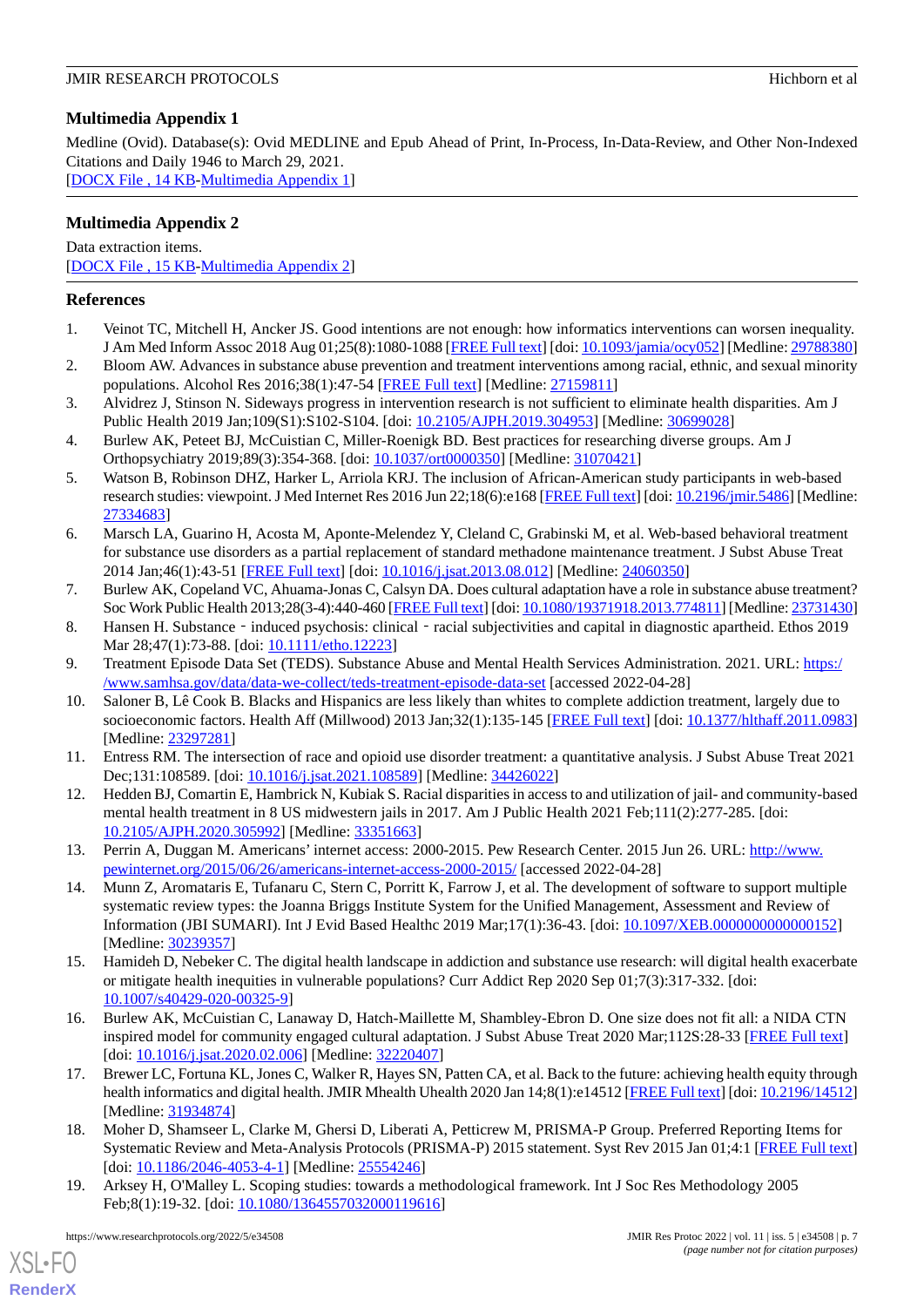- <span id="page-7-0"></span>20. Levac D, Colquhoun H, O'Brien KK. Scoping studies: advancing the methodology. Implement Sci 2010 Sep 20;5:69 [\[FREE](https://implementationscience.biomedcentral.com/articles/10.1186/1748-5908-5-69) [Full text\]](https://implementationscience.biomedcentral.com/articles/10.1186/1748-5908-5-69) [doi: [10.1186/1748-5908-5-69\]](http://dx.doi.org/10.1186/1748-5908-5-69) [Medline: [20854677](http://www.ncbi.nlm.nih.gov/entrez/query.fcgi?cmd=Retrieve&db=PubMed&list_uids=20854677&dopt=Abstract)]
- <span id="page-7-2"></span><span id="page-7-1"></span>21. Pinedo M. A current re-examination of racial/ethnic disparities in the use of substance abuse treatment: do disparities persist? Drug Alcohol Depend 2019 Sep 01;202:162-167. [doi: [10.1016/j.drugalcdep.2019.05.017\]](http://dx.doi.org/10.1016/j.drugalcdep.2019.05.017) [Medline: [31352305](http://www.ncbi.nlm.nih.gov/entrez/query.fcgi?cmd=Retrieve&db=PubMed&list_uids=31352305&dopt=Abstract)]
- 22. Mennis J, Stahler GJ, El Magd SA, Baron DA. How long does it take to complete outpatient substance use disorder treatment? Disparities among Blacks, Hispanics, and Whites in the US. Addict Behav 2019 Jun;93:158-165. [doi: [10.1016/j.addbeh.2019.01.041](http://dx.doi.org/10.1016/j.addbeh.2019.01.041)] [Medline: [30711669](http://www.ncbi.nlm.nih.gov/entrez/query.fcgi?cmd=Retrieve&db=PubMed&list_uids=30711669&dopt=Abstract)]
- <span id="page-7-4"></span><span id="page-7-3"></span>23. Stahler GJ, Mennis J. Treatment outcome disparities for opioid users: are there racial and ethnic differences in treatment completion across large US metropolitan areas? Drug Alcohol Depend 2018 Sep 01;190:170-178. [doi: [10.1016/j.drugalcdep.2018.06.006\]](http://dx.doi.org/10.1016/j.drugalcdep.2018.06.006) [Medline: [30041092\]](http://www.ncbi.nlm.nih.gov/entrez/query.fcgi?cmd=Retrieve&db=PubMed&list_uids=30041092&dopt=Abstract)
- <span id="page-7-5"></span>24. Pro G, Sahker E, Baldwin J. Incarceration as a reason for US alcohol and drug treatment non-completion: a multilevel analysis of racial/ethnic and sex disparities. J Behav Health Serv Res 2020 Oct;47(4):464-475. [doi: [10.1007/s11414-020-09703-7\]](http://dx.doi.org/10.1007/s11414-020-09703-7) [Medline: [32350800\]](http://www.ncbi.nlm.nih.gov/entrez/query.fcgi?cmd=Retrieve&db=PubMed&list_uids=32350800&dopt=Abstract)
- <span id="page-7-6"></span>25. Pinedo M, Zemore S, Rogers S. Understanding barriers to specialty substance abuse treatment among Latinos. J Subst Abuse Treat 2018 Nov;94:1-8 [[FREE Full text](http://europepmc.org/abstract/MED/30243409)] [doi: [10.1016/j.jsat.2018.08.004](http://dx.doi.org/10.1016/j.jsat.2018.08.004)] [Medline: [30243409](http://www.ncbi.nlm.nih.gov/entrez/query.fcgi?cmd=Retrieve&db=PubMed&list_uids=30243409&dopt=Abstract)]
- <span id="page-7-7"></span>26. Novins DK, Croy CD, Moore LA, Rieckmann T. Use of evidence-based treatments in substance abuse treatment programs serving American Indian and Alaska Native communities. Drug Alcohol Depend 2016 Apr 01;161:214-221 [[FREE Full](http://europepmc.org/abstract/MED/26898185) [text](http://europepmc.org/abstract/MED/26898185)] [doi: [10.1016/j.drugalcdep.2016.02.007](http://dx.doi.org/10.1016/j.drugalcdep.2016.02.007)] [Medline: [26898185\]](http://www.ncbi.nlm.nih.gov/entrez/query.fcgi?cmd=Retrieve&db=PubMed&list_uids=26898185&dopt=Abstract)
- <span id="page-7-8"></span>27. Rieckmann T, Moore L, Croy C, Aarons GA, Novins DK. National overview of medication-assisted treatment for American Indians and Alaska Natives with substance use disorders. Psychiatr Serv 2017 Nov 01;68(11):1136-1143. [doi: [10.1176/appi.ps.201600397\]](http://dx.doi.org/10.1176/appi.ps.201600397) [Medline: [28712352\]](http://www.ncbi.nlm.nih.gov/entrez/query.fcgi?cmd=Retrieve&db=PubMed&list_uids=28712352&dopt=Abstract)
- <span id="page-7-9"></span>28. Sugarman DE, Campbell ANC, Iles BR, Greenfield SF. Technology-based interventions for substance use and comorbid disorders: an examination of the emerging literature. Harv Rev Psychiatry 2017;25(3):123-134 [[FREE Full text](http://europepmc.org/abstract/MED/28475504)] [doi: [10.1097/HRP.0000000000000148\]](http://dx.doi.org/10.1097/HRP.0000000000000148) [Medline: [28475504](http://www.ncbi.nlm.nih.gov/entrez/query.fcgi?cmd=Retrieve&db=PubMed&list_uids=28475504&dopt=Abstract)]
- <span id="page-7-11"></span><span id="page-7-10"></span>29. Huey SJ, Polo AJ. Evidence-based psychosocial treatments for ethnic minority youth. J Clin Child Adolesc Psychol 2008 Jan;37(1):262-301 [\[FREE Full text\]](http://europepmc.org/abstract/MED/18444061) [doi: [10.1080/15374410701820174](http://dx.doi.org/10.1080/15374410701820174)] [Medline: [18444061\]](http://www.ncbi.nlm.nih.gov/entrez/query.fcgi?cmd=Retrieve&db=PubMed&list_uids=18444061&dopt=Abstract)
- <span id="page-7-12"></span>30. The EndNote Team. EndNote. Philadelphia, PA: Clarivate; 2013. URL:<https://endnote.com> [accessed 2022-04-28]
- <span id="page-7-13"></span>31. Ouzzani M, Hammady H, Fedorowicz Z, Elmagarmid A. Rayyan-a web and mobile app for systematic reviews. Syst Rev 2016 Dec 05;5(1):210 [[FREE Full text](https://systematicreviewsjournal.biomedcentral.com/articles/10.1186/s13643-016-0384-4)] [doi: [10.1186/s13643-016-0384-4](http://dx.doi.org/10.1186/s13643-016-0384-4)] [Medline: [27919275](http://www.ncbi.nlm.nih.gov/entrez/query.fcgi?cmd=Retrieve&db=PubMed&list_uids=27919275&dopt=Abstract)]
- <span id="page-7-14"></span>32. Winhusen T. Introduction to special issue on tobacco and other substance use disorders: links and implications. Am J Drug Alcohol Abuse 2017 Mar;43(2):129-131. [doi: [10.1080/00952990.2016.1257635](http://dx.doi.org/10.1080/00952990.2016.1257635)] [Medline: [27901590](http://www.ncbi.nlm.nih.gov/entrez/query.fcgi?cmd=Retrieve&db=PubMed&list_uids=27901590&dopt=Abstract)]
- 33. Reilly R, Stephens J, Micklem J, Tufanaru C, Harfield S, Fisher I, et al. Use and uptake of web-based therapeutic interventions amongst Indigenous populations in Australia, New Zealand, the United States of America and Canada: a scoping review. Syst Rev 2020 May 31;9(1):123 [[FREE Full text](https://systematicreviewsjournal.biomedcentral.com/articles/10.1186/s13643-020-01374-x)] [doi: [10.1186/s13643-020-01374-x\]](http://dx.doi.org/10.1186/s13643-020-01374-x) [Medline: [32475342\]](http://www.ncbi.nlm.nih.gov/entrez/query.fcgi?cmd=Retrieve&db=PubMed&list_uids=32475342&dopt=Abstract)
- <span id="page-7-15"></span>34. Weiss D, Rydland HT, Øversveen E, Jensen MR, Solhaug S, Krokstad S. Innovative technologies and social inequalities in health: a scoping review of the literature. PLoS One 2018;13(4):e0195447 [\[FREE Full text\]](https://dx.plos.org/10.1371/journal.pone.0195447) [doi: [10.1371/journal.pone.0195447\]](http://dx.doi.org/10.1371/journal.pone.0195447) [Medline: [29614114](http://www.ncbi.nlm.nih.gov/entrez/query.fcgi?cmd=Retrieve&db=PubMed&list_uids=29614114&dopt=Abstract)]
- <span id="page-7-16"></span>35. Tricco AC, Lillie E, Zarin W, O'Brien KK, Colquhoun H, Levac D, et al. PRISMA Extension for Scoping Reviews (PRISMA-ScR): checklist and explanation. Ann Intern Med 2018 Oct 02;169(7):467-473 [[FREE Full text](https://www.acpjournals.org/doi/abs/10.7326/M18-0850?url_ver=Z39.88-2003&rfr_id=ori:rid:crossref.org&rfr_dat=cr_pub%3dpubmed)] [doi: [10.7326/M18-0850](http://dx.doi.org/10.7326/M18-0850)] [Medline: [30178033\]](http://www.ncbi.nlm.nih.gov/entrez/query.fcgi?cmd=Retrieve&db=PubMed&list_uids=30178033&dopt=Abstract)
- 36. Jackson JL, Kuriyama A. How often do systematic reviews exclude articles not published in English? J Gen Intern Med 2019 Aug;34(8):1388-1389 [[FREE Full text](http://europepmc.org/abstract/MED/31011958)] [doi: [10.1007/s11606-019-04976-x](http://dx.doi.org/10.1007/s11606-019-04976-x)] [Medline: [31011958](http://www.ncbi.nlm.nih.gov/entrez/query.fcgi?cmd=Retrieve&db=PubMed&list_uids=31011958&dopt=Abstract)]

## **Abbreviations**

**EBT:** evidence-based treatment **IVR:** interactive voice response **PRISMA-P:** Preferred Reporting Items for Systematic Reviews and Meta-Analyses Protocols **PRISMA-ScR:** Preferred Reporting Items for Systematic Reviews and Meta-Analyses Extension for Scoping Reviews **SES:** socioeconomic status **SUD:** substance use disorder **SUTx:** substance use treatment

**TBI:** technology-based intervention